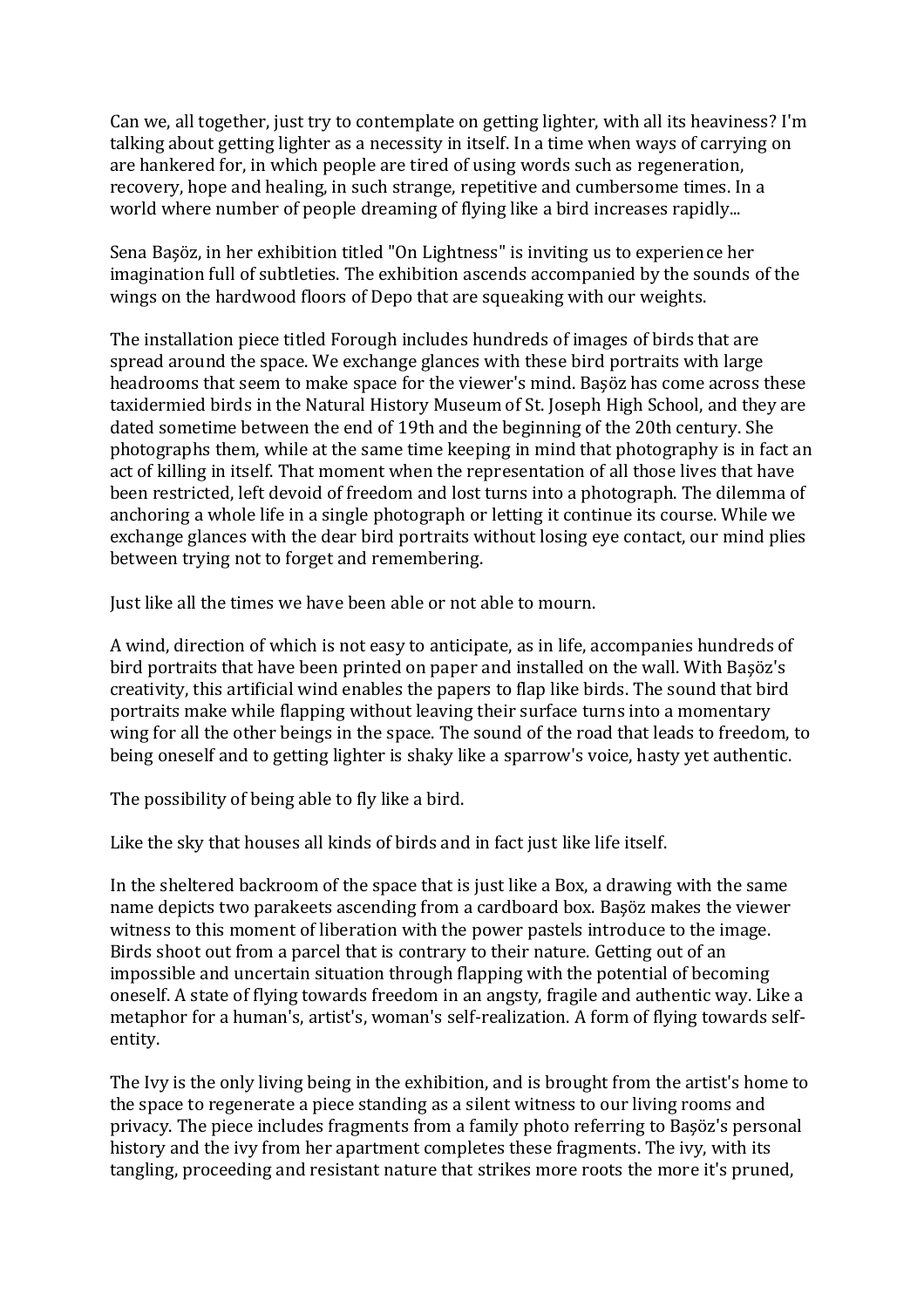bridges a gap of over thirty years between itself and the ivy in the image. While the collaboration of these two plants makes us think about transposition of womanhood in the family, the things that may be carried over and being a perpetuator of tradition, the roots of the ivy keep stretching in the water. Womanhood also keeps proceeding on its route sometimes through meandering inside and outside, and sometimes through coiling onto itself.

Through this exhibition Başöz focuses on the creaturehood in human nature.

She thinks about this trait being the sole link connecting us to each other and to nature. And she counts on this side of ours the most.

In another corner of the space, a wonderful example of absurd creativity, a sculpture titled Feet is floating on water. Just like all other beings, they have also found a way to carry on.

Feet that don't sink but can't flow within this surface with defined borders. Their lightness prevents them from sinking. A humble and strong sculpture of miracles or being able to proceed at times when it's impossible to flow with life's rhythm.

From the Eraser, which can even be considered as the gist of the education system in our collective memory, sounds diffuse into the space: When we listen carefully to this eraser that both erases and records, we understand that it is both a receiver and transmitter. This eraser with an antenna is a search for the frequency that will make our voices heard without squeaking within a world in which the right channel never seems to be found... It keeps signaling in an attempt to be found, reunited and reached.

All these sounds, air and feelings go through the Boxes that are piled on top of one another despite their lightness, defined by slender borders. From our minds that we can't tidy up, issues we can't seem to leave messy, envying the Swiss Parliament that doesn't open due to lack of agenda, our sore arm that holds the copper wire on the antenna to receive the right frequency from our squeaky world and from the womanhood and manhood that we inherited from our families and from all of these things.

Our scattered world of thoughts has been filtered through a net strainer, tidied up and put aside to a corner. Just like the artist visualized in a simple graphite drawing, tidying up and settling into a vehicle is the desire of such dispersed minds that hope to embark on new journeys.

In the dictionary, lightness is defined as the opposite of heaviness. Lightness doesn't make sense in the absence of heaviness.

Light as a bird, heavy as a stone.

The exhibition titles we have seen over the last few years in the contemporary art scene can't be out of pure coincidence and perhaps can be considered as a reflection of the grey cloud we have been sharing recently; The Shining Darkness, Dead-end of Bliss, Darker Than Night, After the Night...\*